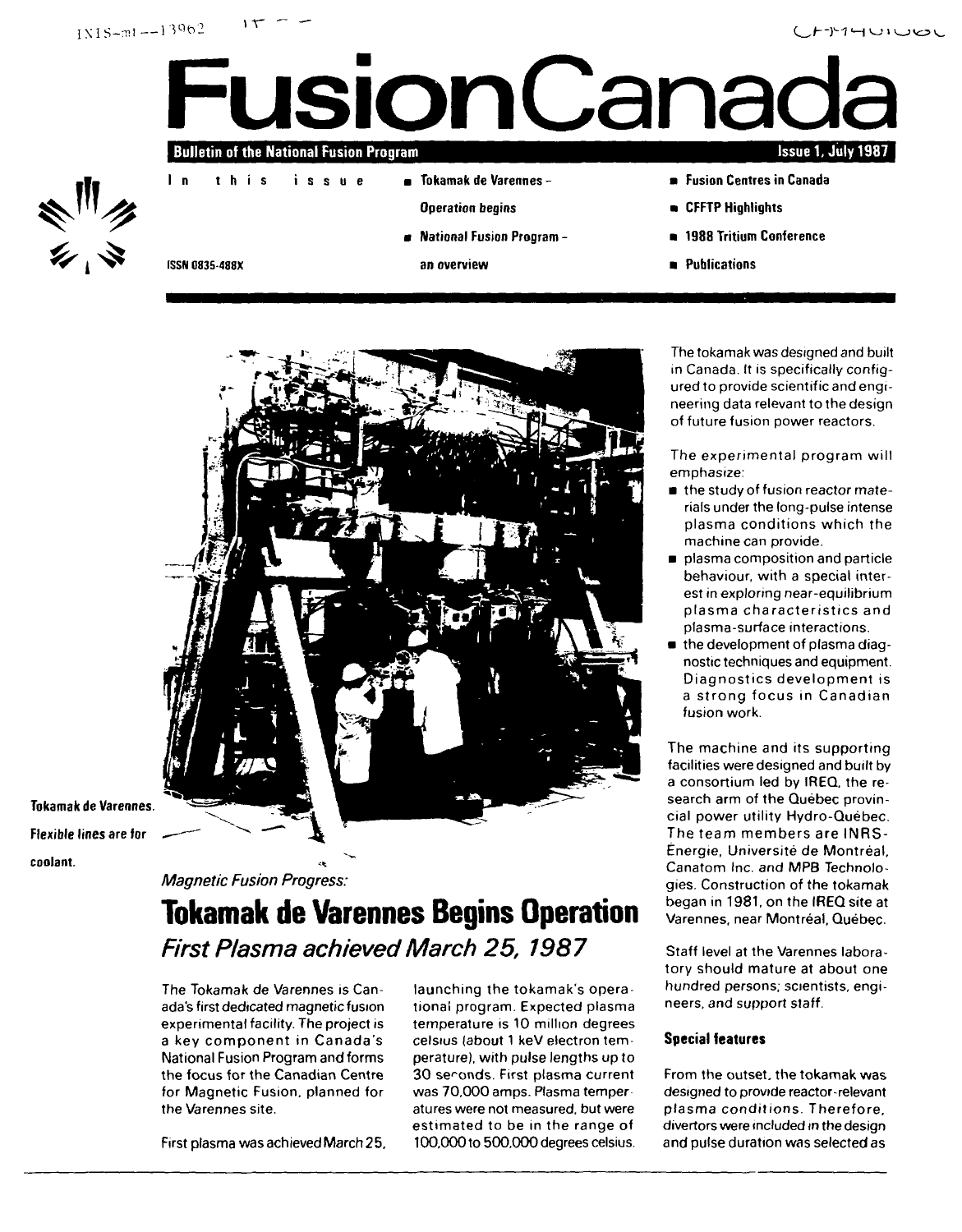

30 seconds maximum, about ten times longer than most tokamaks operating today. This pulse length should be long enough to provide useful data on near-equilibrium plasma-surface interactions and on the resulting plasma impurities (their species, energy distribution and transport).

Facilities are provided for an intensive plasma diagnostics research and development program. There are 24 large experimental viewing ports into the vacuum vessel.

The toroidal plasma chamber has a rectangular cross section, approximately 100cm x 70cm. The upper planar surface of the chamber is removable, in the manner of a lid. This allows installation and exchange of liners, divertor components, limiter plates and other internal components.

The Inconel liner has top and bottom toroidal slots circling the machine. These are for divertor operation and the study of neutral particle flux transport. Different liner materials will be evaluated later on.

There are two poloidal divertors. In the divertor region, adjustable limiter plates can be exposed to intense particle fluxes. Local conditions in this region are designed to be similar to those expected in operating commercial fusion reactors of the future. Maximum heat loads on the plates can be in the megawatts 'm<sup>2</sup> range.

Initially, long pulse operation will be achieved by electrical induction, using a solid-state switch to control current in the tokamak's ohmic heating coil. Pulses will be quasicontinuous, being a succession of shorter pulses. Installation of radio-



frequency current drive is planned forabout 1991 to provide truly continuous plasma pulses.

Experimental data is managed by an integrated computer system which collects and stores data during each tokamak pulse.

## **Design data**

| Major radius                                     | 0.85 m              |
|--------------------------------------------------|---------------------|
| Minor radius                                     | 0.27 m              |
| Electron temp. (typ.)                            | 1 keV               |
| (on temp. (typ.)                                 | $0.5 \text{ keV}$   |
| Plasma current (typ.)                            | 200 kA              |
| Electron Density (typ.) 5 x 10 <sup>19</sup> m-3 |                     |
| Magnetic Field B                                 | 1.5 Tesla           |
| Divertors (two)                                  | poloidal            |
| Getter pump speed                                | $19 \text{ m}^3$ /s |
| Torus liner (first)                              | Inconel             |
| Magnet Power Supply                              | 100 MVA             |
|                                                  | (total)             |
|                                                  |                     |

# **The next three years**

**1987 will be a commissioning phase, during which single-pulse plasmas of increasing temperature and density will be generated. Diagnostic equipment will be installed successively for testing and evaluation. During this phase, graphite limiters are to be used, with no liner in the plasma chamber.**

**1988 will seethe installation of the Inconel liner, the divertors and final internal components. The full experimental program will then begin, whose main topics will be:**

- **Materials behaviour and Plasmasurface interactions**
- **Advanced diagnostics research**
- **Plasma current profile studies**
- **Transport and control of plasma impurities and neutral particles**
- **Development of radiofrequency plasma heating**

**A tokamak upgrade is already planned, to add one megawatt of radiofrequency current drive. This will provide truly continuous pulses and intensify plasma pulse energy and duration. The machine's cooling capacity will be uprated to suit. Diagnostic and other experimental enhancements are also planned.**

**Interior of plasma chamber without liner or divertors. Graphite limiters (top, right and bottom) are bydraulically adjustable.**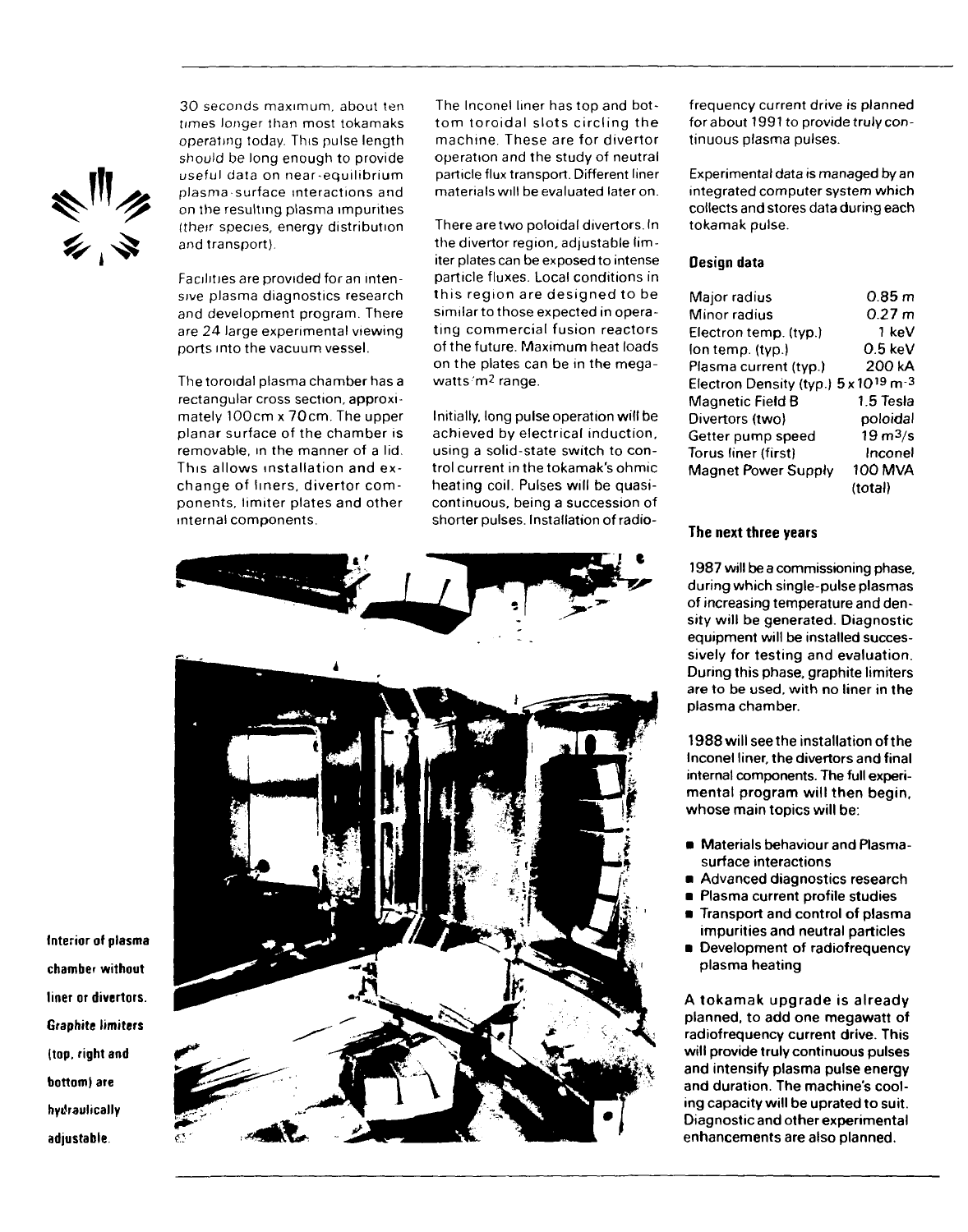# International collaboration

International collaboration will be an important aspect of the experimental program. The Varennes laboratory and its research partners have already a considerable history of collaborative work. Research links exist with fusion centres in Britain (JET. Culham), France (Grenoble. Orleans, Nancy), the United States (Princeton, MIT), West Germany (TEXTOR, Garching) and Canadian centres (CFFTP, Univ. of Toronto, AECL. Univ. of Saskatchewan).

# Funding and management

Principal funding agencies for construction were the National Research Council of Canada and Hydro-Quebec. The two universities involved, INRS and Universite de Montreal, contributed half of their manpower costs.

A new funding and program management agreement begins in 1987. Management of operations and the experimental program will be a joint venture between Atomic Energy of Canada Limited (the agency representing the Government of Canada). Hydro-Quebec and IIMRS. The National Research Council was the federal lead agency until 1986, when AECL assumed the role.

For more information on Tokamak de Varennes, contact Or. Richard Bolton, Director, Tokamak de Varennes. (514)652-8701

# **The National Fusion Program**

The National Fusion Program (NFP) is the central policy, co-ordination and support agency for fusion development in Canada. It coordinates and funds technical and collaboration projects, so as to achieve broad and unified progress. The Program is managed by Atomic Energy of Canada Limited.

## Objectives of **the** Program

- To build a Canadian science and technology base capable of providing fusion power systems.
- **To help Canada contribute to inter**national fusion development and take part in international fusion projects, present and future.
- To develop Canadian industry so thai it can supply services, fuels and equipment to domestic and foreign fusion projects.

# **Management and Funding**

The NFP was formerly managed by the National Research Council of Canada (NRCC), who began the Program in 1978. Atomic Energy of Canada Limited (AECL) assumed complete responsibility in April 1987, after a joint AECL-NRCC transition phase, 1985-1987.

Funding is provided by the Government of Canada through the interdepartmental Panel on Energy Research and Development (PERD). This Panel is administered by the Department of Energy, Mines and Resources. Federal funding is augmented with matching and contributory funding from Canadian provinces, utilities and industry.

# **Strategy**

The program concentrates on work in a selection of specialist technical areas which build on proven Canadian capabilities. These are related to acknowledged Canadian technical strengths, such as the CANDU nuclear program, highpower electrotechnology, aerospace work and laser development.

The Program seeks to combine, wherever possible, the resources and skills of industry, universities, utilities and research establishments.

## **Activities**

The NFP supports both domestic and international activities.

Domestic Activities. The NFP provides funding and strategic guidance to Canadian fusion projects.

The main Canadian projects are Tokamak de Varennes (magnetic fusion work) and the Canadian Fusion Fuels Technology Project, CFFTP {fusion technology work). Inertial confinement work is done by a group of autonomous and cooperating research centres The NFP is working with these centres with the aim of consolidating a national ICF program with central coordination.

International activities concentrate on forming mutually beneficial collaboration agreements with overseas governments, programs and projects. Canada's potential role in the proposed International Thermonuclear Experimental Reactor (ITER, formerly ETR) is currently being explored.

More information on the NFP and Canadian fusion projects is provided in the educational booklet "Fusion — Energy for the Future".

For further information, contact Dr. David Jackson, Director, National Fusion Program, (see Contact Data)

ミック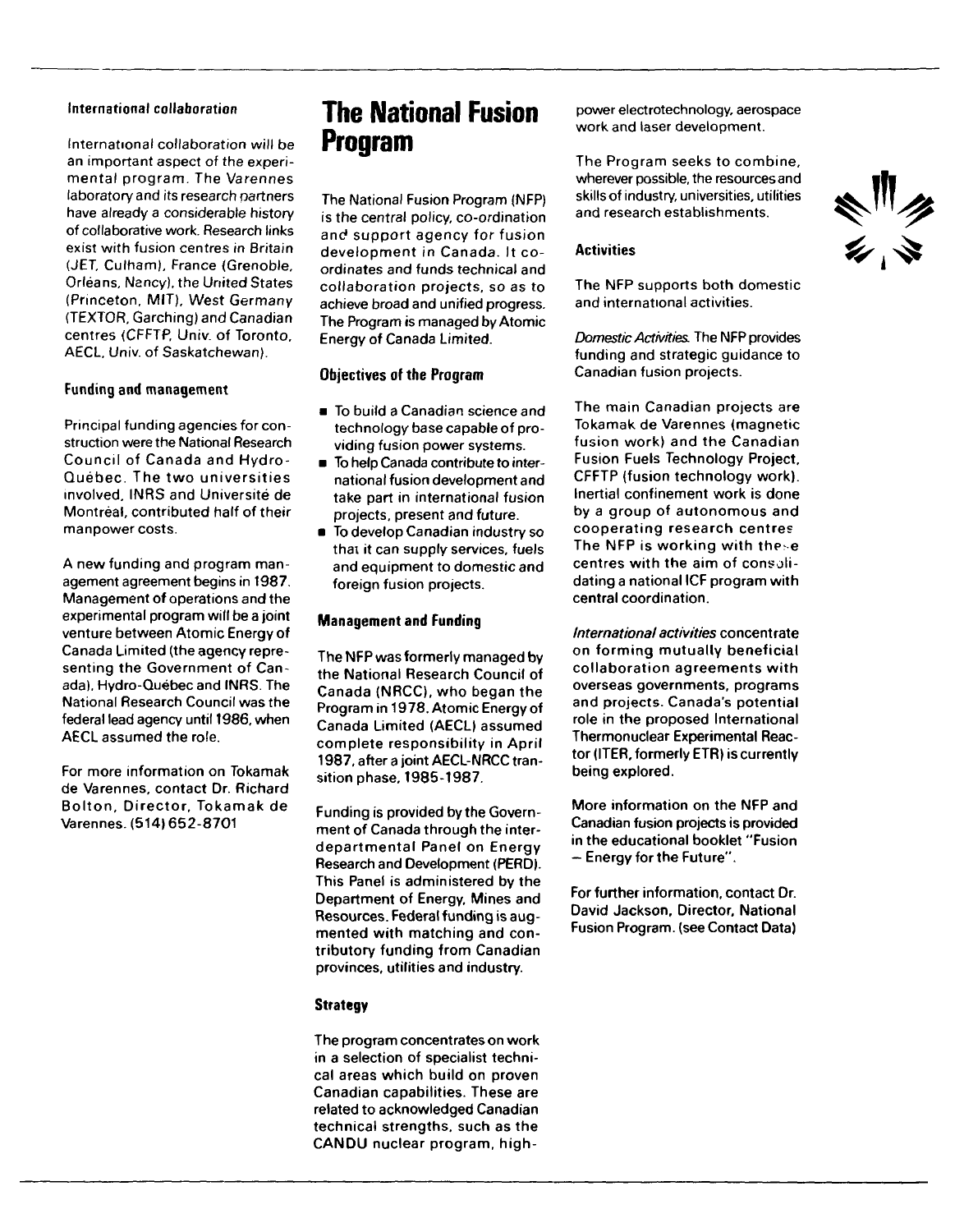# **International Tritium Technology Conference** Educational Fusion Booklet

# May 1988 Toronto Canada

## Call for papers and registrations

This conference is the Third Topical Meeting on Tritium Technology in Fission, Fusion, and Isotopic Applications. It continues the tradition of the two previous tritium conferences held in Dayton, Ohio, USA.

# Topics

Tritium Processing : Tritium Safety: Measurement of Tritium : Properties and Material Interactions : Tritium Systems: Tritium Applications

## Papers

Those wishing to present papers at the Conference should submit

# **Contact Data**

# **National Fusion Program**

National Fusion Program Atomic Energy of Canada Limited Chalk River Nuclear Laboratories Chalk River, Ontario Canada K0J1J0

Telephone (613) 584-3311

Dr. David Jackson Director — National Fusion Program ext. 3175

Dr. Charles Daughney Manager - Magnetic Confinement ext. 3247

Dr. William Holtslander Manager - International Program ext. 3241

Dr. Gilbert Phillips Manager - Fusion Fuels ext. 4321

Program Office ext. 3174

Fax (613) 589-2039

outline summaries of 600-900 words by October 15, 1987 (final deadline). Please send outlines to Dr. W. Holtslander, Technical Program Co-Chairman, through the NFP Office.

**Registration** and Conference information;

Dr. Carole Burnham, CFFTP (see Contact Data)

**Technical Program** enquiries:

Contact Dr. W. Holtslander (see Contact Data), or

Dr. M.L. Rogers MRC-Mound, Miamisburg, Ohio 45342 USA (513)865-3081

"Fusion — Energy for the Future" is available free of charge. This booklet explains fusion energy in simple terms, and describes the National Fusion Program and its key projects.

For copies of the booklet, write to the National Fusion Program. Please mark envelopes "Fusion Booklet".

# **Inertia! Confinement Fusion Work in Canada**

Five centres are investigating ICF fusion in 1987 with their own lasers and in collaboration with other research laboratories.

A report on Canadian ICF fusion work will appear in the next issue of FusionCanada.

# **Tokamak de Varennes**

Dr. Richard Bolton, Director Tokamak de Varennes IREQ P.O. Box 1000 Varennes, Québec<br>Canada JOL 2PO

Telephone (514) 652-8701 Telephone (514) 652-8701

Telex 05-267486

# **Canadian Fusion Fuels Technology Project**

Dr. D.P. Dautovich Program Manager **CFFTP** 2700 Lakeshore Road West Mississauga, Ontario Canada L5J 1K3

Telephone (416) 823-0200

Fax (416) 823-2010 Fax (416) 823-2010

Telex 053-34555 Telex 06-982333

**Editor** — "FusionCanada"

Robert Macphee, P.Eng. 15 Carey Road Toronto, Ontario Canada M4S1N9

Telephone (416) 484-8476

Fax (416) 484-8351

or contact via National Fusion Program Office

# **Ce Bulletin est aussi disponible**

# **en francais**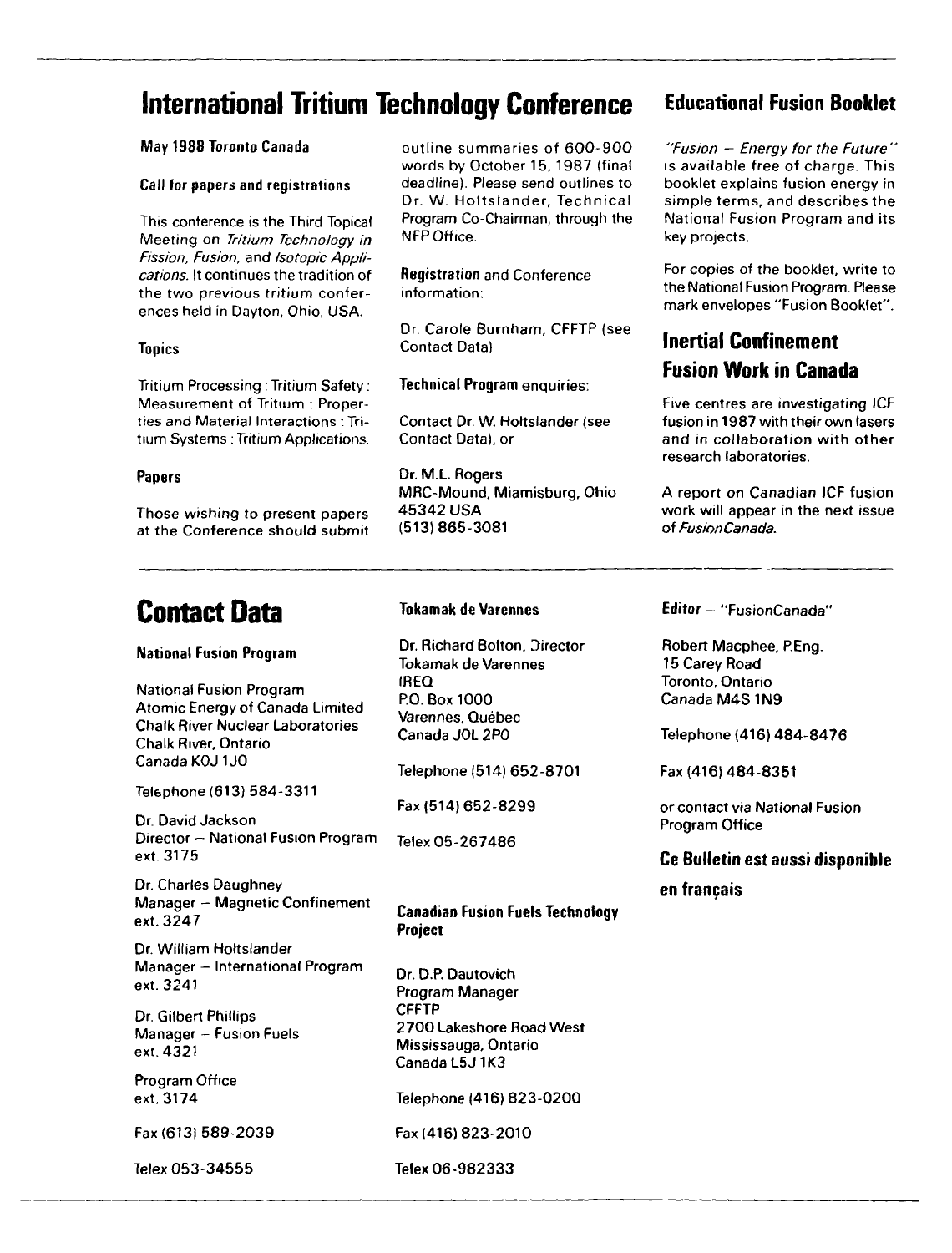# **Fusion Canada**

# Bulletin **Now** Available

"FusionCanada" is the working name of the National Fusion Program of Canada, and is adopted as the name of this Bulletin. "FusionCanada" is published by the National Fusion Program to report developments in Canadian fusion work.

"FusionCanada" will be published four times a year, in French and in English. It is available free to those interested in fusion energy. The National Fusion Program invites subscription applications.

Write to 'FusionCanada - Bulletin Subscriptions' at the NFP Office specifying preferred language, or requesting both.

# **CFFTP**

# **Program Highlights**

The Canadian Fusion Fuels Technology Project (CFFTP) concentrates on developing and applying fusion fuels technology and related technologies. It is a key project in Canadian fusion development.

# **Recent Highlights of the Project**

- **•** Second five-year term begins.
- Results from CRITIC-I solid blanket materials irradiation experiment.

# **Second Five Year Term**

The second CFFTP term started April 1,1987 under a joint funding and steering agreement between AECL and Ontario Hydro, Ontario's electrical utility.

Technology directions originally chosen for CFFTP's first term were based on analysis of world fusion development requirements in tritium and fuelling systems and related technologies. Second term technology directions continue as for the first term, having proved appropriate for current world fusion

development and Canada's special technology areas. Over the last five years, increasing importance has been placed on application and transfer to industry of the technologies developed in CFFTP programs. CFFTP activities and management efforts strongly reflect this emphasis on technology application and industry involvement.

Current work programs at CFFTP are grouped in three subject areas: Fusion Systems, Fusion Maintenance and Operations, and Fusion Technology Applications.

# **CRITIC-I Blanket Materials Experiment**

CRITIC workers have obtained new data on tritium release from breeder blanket ceramic materials. CRITIC is a long-term fission reactor experiment which irradiates candidate solid breeder materials at representative blanket operation temperatures. The CRITIC equipment is currently  $irradiating *lithium* oxide (Li<sub>2</sub>O)$ samples made at Argonne National Laboratory. Tests so far have measured tritium release from the ceramic at up to 860°C. The rig uses an in-reactor test capsule; the tritium produced is removed for on-line measurement by a sweep gas circulating in an open loop.

The program is performed at Chalk River Nuclear Laboratories, under a CFFTP research contract co-funded by Atomic Energy of Canada Limited.

In the first detailed testing at 500°C, tritium released from the lithium oxide was measured as 80 • 5% (95% confidence) in the elemental (HT) form, and 20% in the oxide (HTO) form. Tritium production in the sample is five Curies per day, about ten times more than in previous blanket material tests. Sweep gas was ultra-pure helium with addition of 100 ppm hydrogen, thought to enhance tritium extraction. Transient testing with steps of 50-200°C has just been initiated. Runs are also being performed with sweep gas of ultra-pure helium alone.

Very recent work indicates that tritium release rates from new ceramic



**CRITIC instrumented capsule is inserted into NRU fission reactor at CRNL.**

samples are controlled by surface effects. After high temperature conditioning, tritium release appears to be controlled by bulk diffusion characteristics of the sample.

The work is providing much other data including thermal conductivity measurements at high temperatures, tritium diffusion and desorption rates for the ceramic, and tritium permeation rates through the capsule materials.

More information from Dr. Ian Hastings at Chalk River, or Dr. Paul Gierszewski at CFFTP (see Contact Data).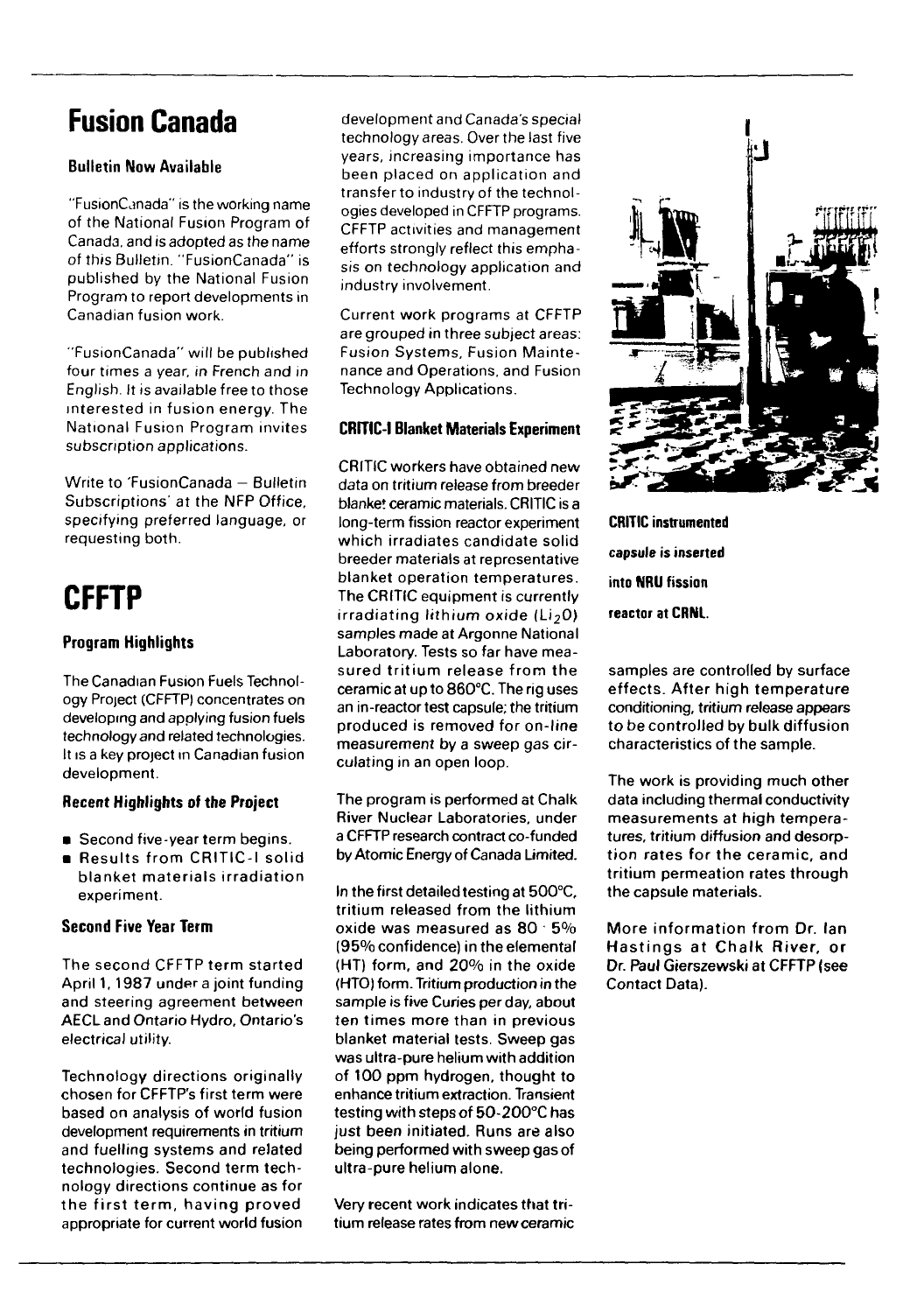# **Principal Fusion Centres in Canada**





- **Mag.** ~ Magnetic fusion
- **Tech.** = Fusion technology
- **Trit.** Tritium and fuelling systems
- **ICF** " Inertial confinement fusion
- **Prog.** •- Program/project management

| <b>INRS</b>                                     | Mag., ICF, Tech.            | <b>AECL-RC</b>                                             | Tech., Trit.                                                            | <b>U.</b> Alberta                                                             | <b>ICF</b> |
|-------------------------------------------------|-----------------------------|------------------------------------------------------------|-------------------------------------------------------------------------|-------------------------------------------------------------------------------|------------|
| scientifique<br>Varennes, Québec                | Institut national recherche | Chalk River, Ontario                                       | Atomic Energy of Canada Ltd.<br><b>Chalk River Nuclear Laboratories</b> | University of Alberta<br>Dept. of Electrical Engineering<br>Edmonton, Alberta |            |
| <b>IREQ</b>                                     | Mag., Tech., Prog.          | <b>CFFTP</b>                                               | Prog., Trit., Tech.                                                     | <b>ALTECH Inc.</b>                                                            | icF        |
| Institut recherche Hydro-Québec                 |                             | Canadian Fusion Fuels Technology                           |                                                                         | Edmonton, Alberta                                                             |            |
| Varennes, Quebec                                |                             | Project                                                    |                                                                         |                                                                               |            |
|                                                 |                             | Mississauga, Ontario                                       |                                                                         | UBC                                                                           | ICF        |
| NRCC                                            | ICF.                        |                                                            |                                                                         | University of British Columbia                                                |            |
| National Research Council of<br>Canada          |                             | <b>DH-RD</b>                                               | Trit.                                                                   | Physics Dept. - Plasma Physics<br>Group                                       |            |
| Ottawa, Ontario                                 |                             | <b>Ontario Hydro Research Division</b><br>Toronto, Ontario |                                                                         | Vancouver, British Columbia                                                   |            |
| <b>NFP</b>                                      | Prog.                       |                                                            |                                                                         |                                                                               |            |
| National Fusion Program                         |                             | U. Sask.                                                   | Man.                                                                    |                                                                               |            |
| Chalk River Nuclear Laboratories                |                             | University of Saskatchewan                                 |                                                                         |                                                                               |            |
| Saskatoon, Saskatchewan<br>Chalk River, Ontario |                             |                                                            |                                                                         |                                                                               |            |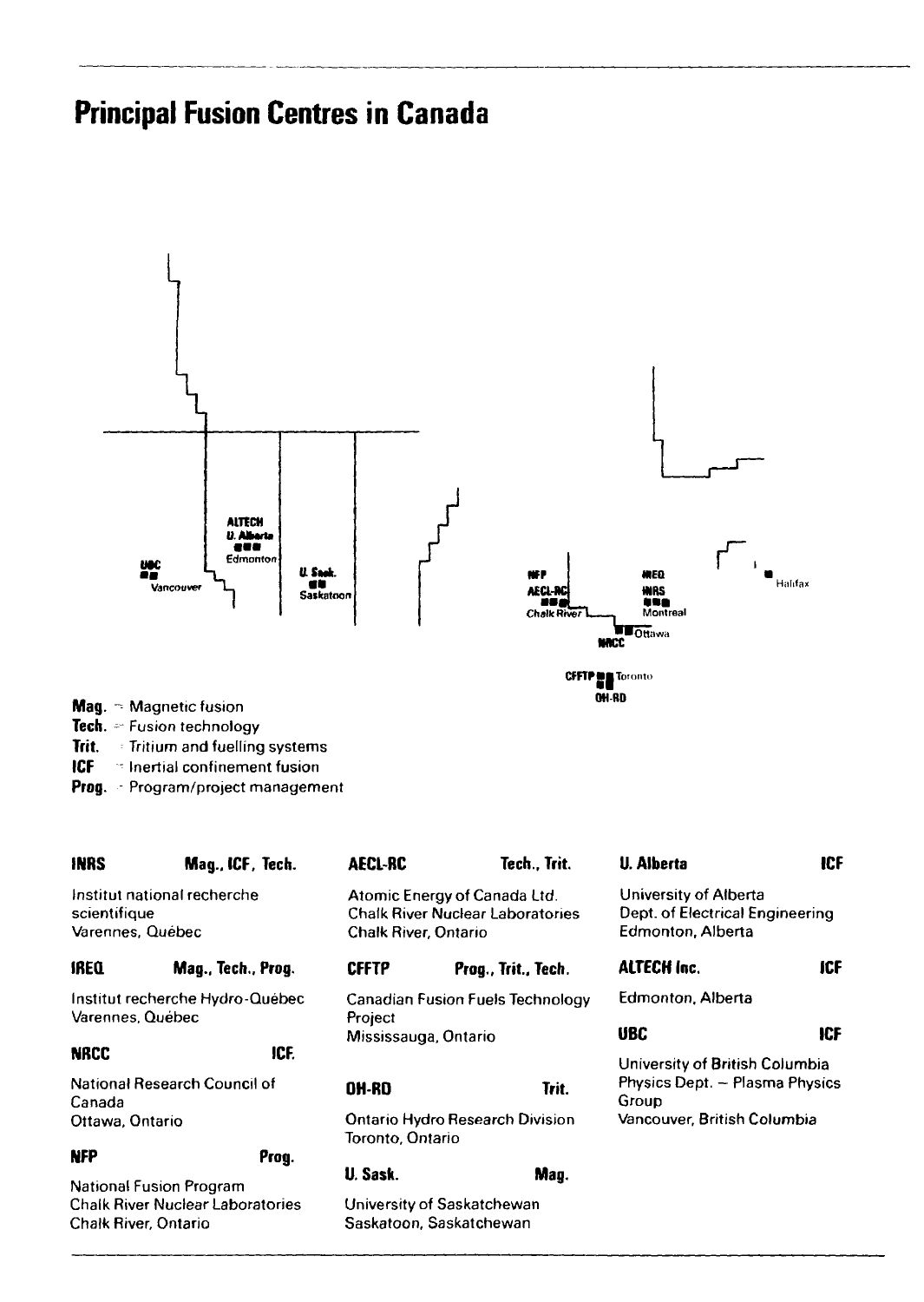# **Fusion Canada**

Bulletin du programme national de fusion

**Dan s c e numér <sup>o</sup>**

- **Mise en service du**
	- **Tokamak de Varennes**
- **Aperçu du Programme**
- **national de fusion**
- numéro 1, juillet 1987
- **Centres de fusion canadiens**
- **Faits saillants du PCTCT**
- **Conférence sur le Tritium de 1988**
- **Publications**

ISSN 0835-4898



**Tokamak de Varennes. On** aperçoit les conduits flexibles acheminant le caloporteur.

**Progrès réalisés dans le domaine de la fusion magnétique**

# **Mise en service du Tokamak de Varennes** Obtention du premier plasma le 25 mars 1987

Le Tokamak de Varennes est la première installation expérimentale de fusion magnétique spécialisée au Canada. Ce projet est l'un des principaux éléments du Programme national de fusion du Canada et le point de mire du Centre canadien de fusion magnétique, prévu pour Varennes.

Le premier plasma a été obtenu le 25 mars, inaugurant ainsi le programme d'exploitation du Tokamak. La température prévue pour le plasma est de 10 millions de degrés Celsius (soit une température électronique d'environ 1 keV), pendant une durée maximale de 30 secondes. Le premier courant de plasma a atteint une intensité de 70 000 A. On n'a pas mesuré les températures du plasma, mais on a estimé qu'elles étaient de l'ordre de 100 000 à 500 000 degrés Celsius.

Le Tokamak a été conçu et construit au Canada. Sa configuration spéciale lui permet de fournir des données scientifiques et techniques sur la conception des futurs réacteurs de puissance à fusion.

Le programme expérimental sera axé sur :

- l'étude des matériaux entrant dans la composition des réacteurs à fusion au régime de plasma dense en impulsions longues;
- la composition du plasma et le comportement des particules, et notamment les caractéristiques du plasma en régime quasi-stationnaire ainsi que les interactions plasma-surface;
- l'élaboration de techniques et d'appareils de diagnostic du plasma, domaine qui joue un rôle de premier plan dans les travaux canadiens dans le domaine de la fusion.

Le dispositif et les installations connexes ont été conçus et construits par un consortium dirigé par l'IREQ, l'organisme de recherche de l'entreprise publique d'électricité de la province, Hydro-Québec. Les membres de l'équipe sont INRS-Énergie, l'Université de Montréal, Canatom Inc. et MPB Technologies. La construction du Tokamak a débuté en 1981, sur le site de l'IREQ, à Varennes, près de Montréal.

L'effectif du laboratoire de Varennes, composé de scientifiques, d'ingénieurs et d'employés de soutien, devrait atteindre une centaine de personnes.

# **Caractéristiques spéciales**

Dès le début, le Tokamak a été conçu de façon à fournir des conditions de plasma semblables à celles d'un réacteur. On a donc inclus des déflecteurs dans sa conception et on a choisi une durée d'impulsion de 30 secondes maximum, environ dix fois plus longue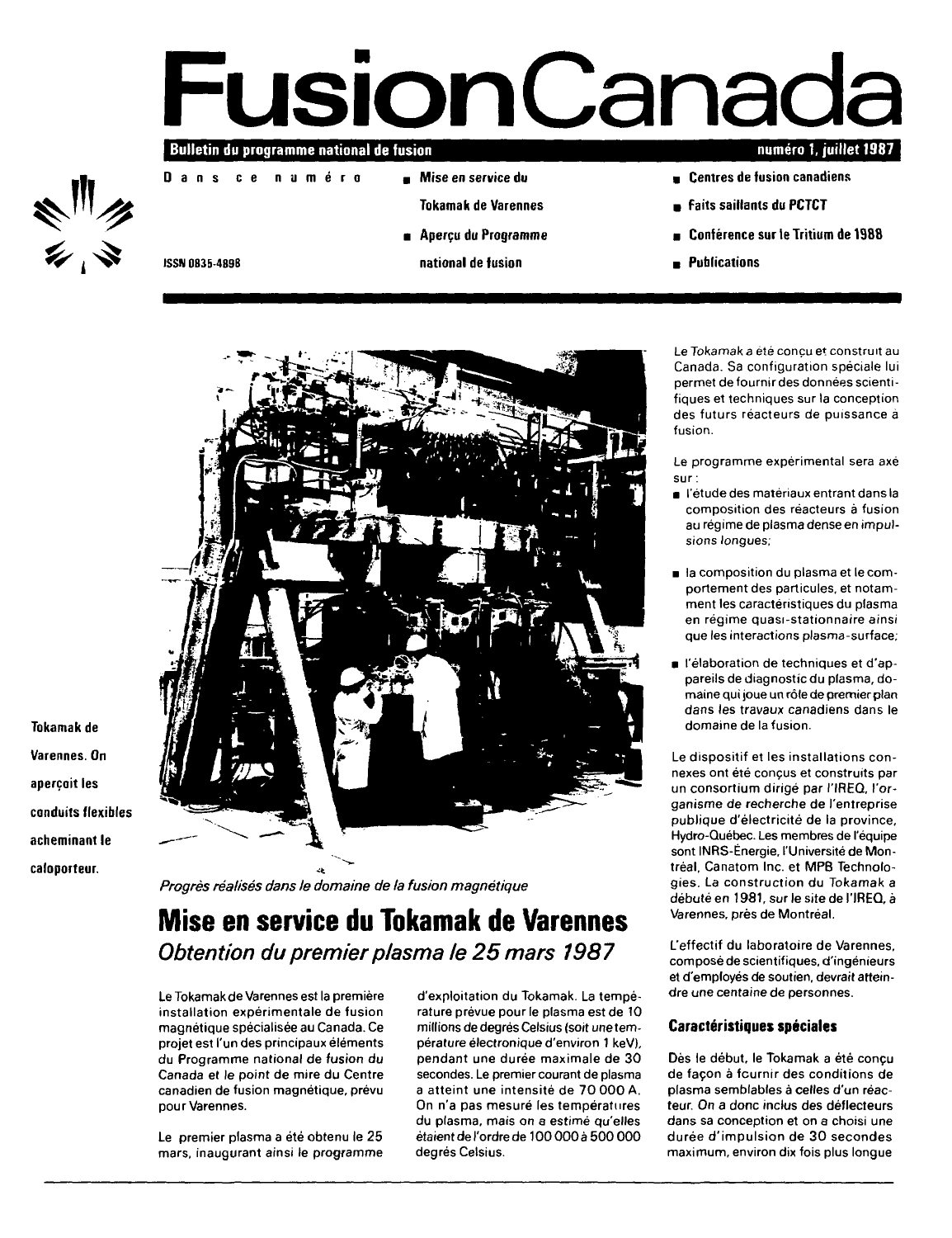ミックル シールス

que celle de Id plupart des Toknmaks actuellement en exploitation. Cette impulsion déviait être assez longue pour obtenir lies données utiles sur les inte [actions plasma surface en regime quasi stationnaire et sur les impuretés resultantes dans le plasma (leur type, la repartition de f énergie et le transport).

Des installations sont prévues pour un programme intensif de recherche et de développement sur les techniques de diagnostic du plasma. La chambre à vide est dotée de 24 grands hublots d'observation expérimentaux.

La chambre à plasma toroidale comporte une section transversale rectangulaire mesurant environ 100 cm x 70 cm. La surface planaire du haut de la chambre est amovible, comme un couvercle, ce qui permet d'installer et d'échanger les premieres parois, les composants des déflecteurs, les diaphragmes et les autres composants internes.

La première paroi en inconel est dotée de fentes toroidales en haut et en bas. sur le pourtour de la machine. Ces fentes ont été aménagées pour les déflecteurs et pour l'étude du transfert des neutres. On évaluera ultérieurement divers matériaux entrant dans la composition des premières parois.

Le Tokamak est équipé de deux déflecteurs poloidaux. Dans la région des déflecteurs, des diaphragmes réglables peuvent être exposés à des flux de particules intenses. On a prévu dans cette région des conditions semblables à celles des futurs réacteurs à fusion commerciaux. Les charges thermiques maximums prévues pour les diaphragmes peuvent atteindre plusieurs megawatts/m<sup>2</sup>.

Initialement, les impulsions longues seront produites par induction électrique et la bobine de chauffage ohmique du Tokamak sera contrôlée **par** un interrupteur à semi-conducteurs. Les impulsions consisteront en de courtes impulsions quasi-continues **L'entraînement** de **courant** par **radiofréquences, qui** sera **mis** en **service vers 1991, permet-**



tra **d'obtenir** des **impulsions** de plasma vraiment continues.

Les données expérimentales sont gérées par un système d'ordinateur intégre, qui les recueille et les mémorise à chaque impulsion.

### **Fiche technique**

| Grand rayon                                        | 0.85 m                       |
|----------------------------------------------------|------------------------------|
| Petit ravon                                        | $0,27 \; m$                  |
| Temperature electronique (type) 1 keV              |                              |
| Temperature ionique (type)                         | 0.5 keV                      |
| Courant de plasma (type)                           | 200 kA                       |
| Densité électronique                               |                              |
| (type)                                             | $5 \times 10^{19}$ m $^{-3}$ |
| Champ magnétique B                                 | 1.5 Tesla                    |
| Deflecteurs (deux)                                 | poloïdaux                    |
| Vitesse de la pompe du getter 19 m <sup>3</sup> /s |                              |
| Paroi du tore (première)                           | Inconel                      |
| <b>Alimentation des aimants</b>                    | 100 MVA                      |
|                                                    | (en tout)                    |
|                                                    |                              |

# **Aperçu pour tes trois prochaines années**

**L'année 1987 en sera une de mise en service. On y produira des plasmas à impulsion unique et à température et densité croissantes et on installera des appareils de diagnostic pour les essais et les évaluations. Des limiteurs en graphite seront utilisés et la chambre à vide ne sera pas dotée d'une première paroi.**

**En 1988, on installera une première paroi en inconel, les déflecteurs et les composants internes finals. C'est alors que débutera le programme expérimental complet. Ce programme portera notamment sur :**

- **le comportement des matériaux et les interactions plasma-surface;**
- **les recherches avancées sur le diagnostic;**
- **les études du profil du courant de plasma;**
- **le transport et le contrôle des impuretés du plasma et des neutres;**
- **le chauffage du plasma par radiofréquences.**

**On prévoit déjà améliorer le Tokamak en augmentant d'un mégawatt l'entraînement de courant par radiofréquences. On obtiendra ainsi des impulsions vraiment continues et on augmentera l'énergie et la durée des impulsion du plasma. La capacité de refroidissement du dispositif sera aussi accrue selon les besoins. Des améliorations aux techniques de diagnostic et d'autres améliorations d'ordre expérimentale sont également prévues.**

**Intérieur de la chambre a plasma, sans enveloppe et** sans **déflecteurs. Les limiteurs en graphite (en haut, à droite et en bas) sont réglables hydrauliquement.**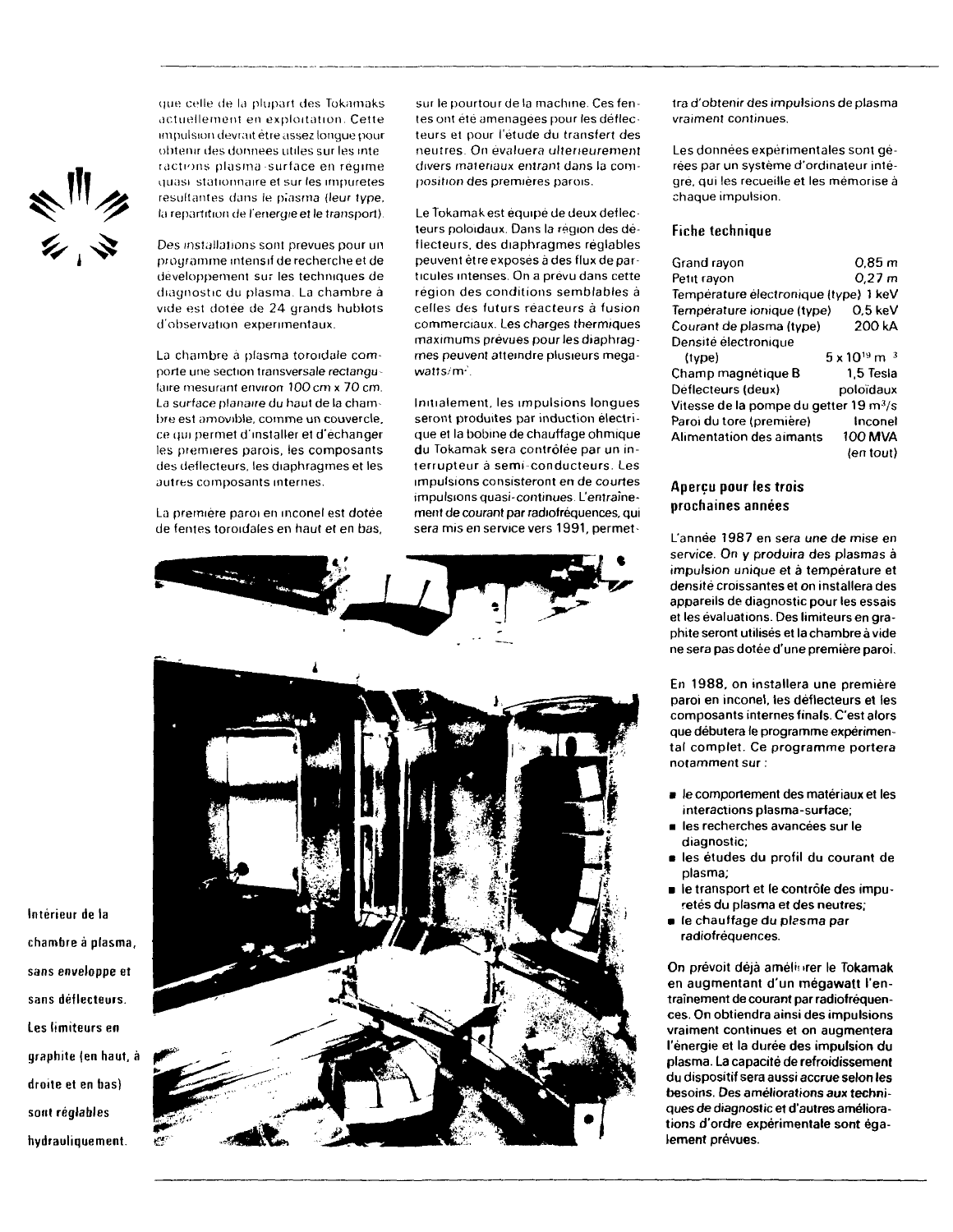# Collaboration internationale

La collaboration internationale sera de nouveau à l'honneur dans le programme experimental. Les chercheurs du laboratoire de Varennes collaborent depuis fort longtemps avec leurs homologues d'autres centres de fusion : en Grande-Bretagne (JET. Culham), en France (Grenoble. Orléans, Nancy), aux États-Unis (Princeton, MIT), en Allemagne de l'Ouest (TEXTOR. Garching) et au Canada (PCTCT, Université de Toronto, ÉACL et Université de la Saskatchewan).

## Financement et gestion

Les principaux organismes qui ont financé la construction du Tokamak ont été le Conseil national de recherches du Canada et Hydro-Québec. Quant à l'INRS et à l'Université de Montréal, ils ont assumé la moitié des coûts de la main-d'oeuvre.

Une nouvelle entente sur le financement et sur la gestion du programme entrera en vigueur en 1987. La gestion des opérations et du programme expérimental sera assurée conjointement par l'Énergie Atomique du Canada Limitée (représentant le Gouvernement du Canada), Hydro-Québec et l'INRS. Le Conseil national de recherches du Canada a présidé aux destinées du projet jusqu'en 1986. Il a alors été remplacé par l'Énergie Atomique du Canada Limitée.

Pour plus de renseignements, veuillez communiquer avec M. Richard Bolton, Directeur, Tokamak de Varennes. Tél. : (514) 652-8701.

# **Le Programme national de fusion**

Le Programme national de fusion (PNF) est l'organe central chargé de l'établissement des politiques, de la coordination et du soutien relatifs au développement de la fusion au Canada. Le PNF assume la coordination, le financement et l'uniformisation de réalisations techniques et de projets conjoints d'envergure. Il est administré par L'Énergie Atomique du Canada Limitée.

## **Objectifs du Programme**

- Établir une base canadienne de science et de technologie capable de fournir des systèmes de fusion.
- Aider le Canada à participer au développement et aux projets internationaux actuels et futurs, dans le domaine de la fusion.
- Assurer le développement de l'indus trie canadienne de façon à lui permettre de fournir des services, des combustibles et des équipements aux projets de fusion nationaux et étrangers.

## **Gestion et financement**

Le PNF était administré auparavant par le Conseil national de recherches Canada, qui a lancé ce programme en 1978. L'Énergie Atomique du Canada (ÉACL) en a assumé l'entière responsabilité en 1987 après une période de transition conjointe ÉACL-CNRC, de 1985 à 1987.

Le financement du PNF est assumé par le Gouvernement du Canada, par l'entremise du Comité fédéral interministériel de la recherche et du développemet énergétiques. Ce comité relève du ministère de l'Énergie, des Mines et des Ressources. Des provinces, des entreprises publiques et des industries versent une contribution correspondant à la part fédérale.

## **Stratégie**

Le PNF est basé sur des spécialités techniques où les scientifiques canadiens ont fait leurs preuves, par exemple le réacteur CANDU, l'électrotechnique haute puissance, l'aérospatiale et le laser.

Le PNF s'efforce de combiner les ressources et les compétences de l'industrie, des universités, des entreprises publiques et des établissements de recherche.

## **Activités**

Le Programme national de fusion (PNF) oeuvre à l'échelle nationale et internationale.

Activités nationales. Le PNF assume le financement et la direction stratégique de projets canadiens dans le domaine de l'énergie de fusion.

Les principaux projets canadiens sont le Tokamak de Varennes (travaux sur la fusion magnétique) et le Projet canadien sur la technologie des combustibles thermonucléaires (travaux sur la technologie de la fusion). Les travaux sur le confinement inertiel sont exécutés conjointement par un groupe de centres de recherche autonomes. Le PNF collabore avec ces centres en vue de l'établissement d'un programme national de fusion par confinement inertiel coordonné centralement.

Les activités internationales consistent en des ententes conjointes mutuellement avantageuses avec des gouvernements, des programmes et des projets outremer. Le rôle éventuel du Canada dans le projet du réacteur thermonucléaire expérimental international (RTEI, anciennement RTE) est actuellement à l'étude.

On trouvera d'autres renseignements sur le PNF et sur les projets canadiens dans le domaine de la fusion dans la brochure intitulée "La fusion : énergie de l'avenir".

Pour plus de détails, veuillez communiquer avec le Directeur du Programme national de fusion, M. David Jackson.

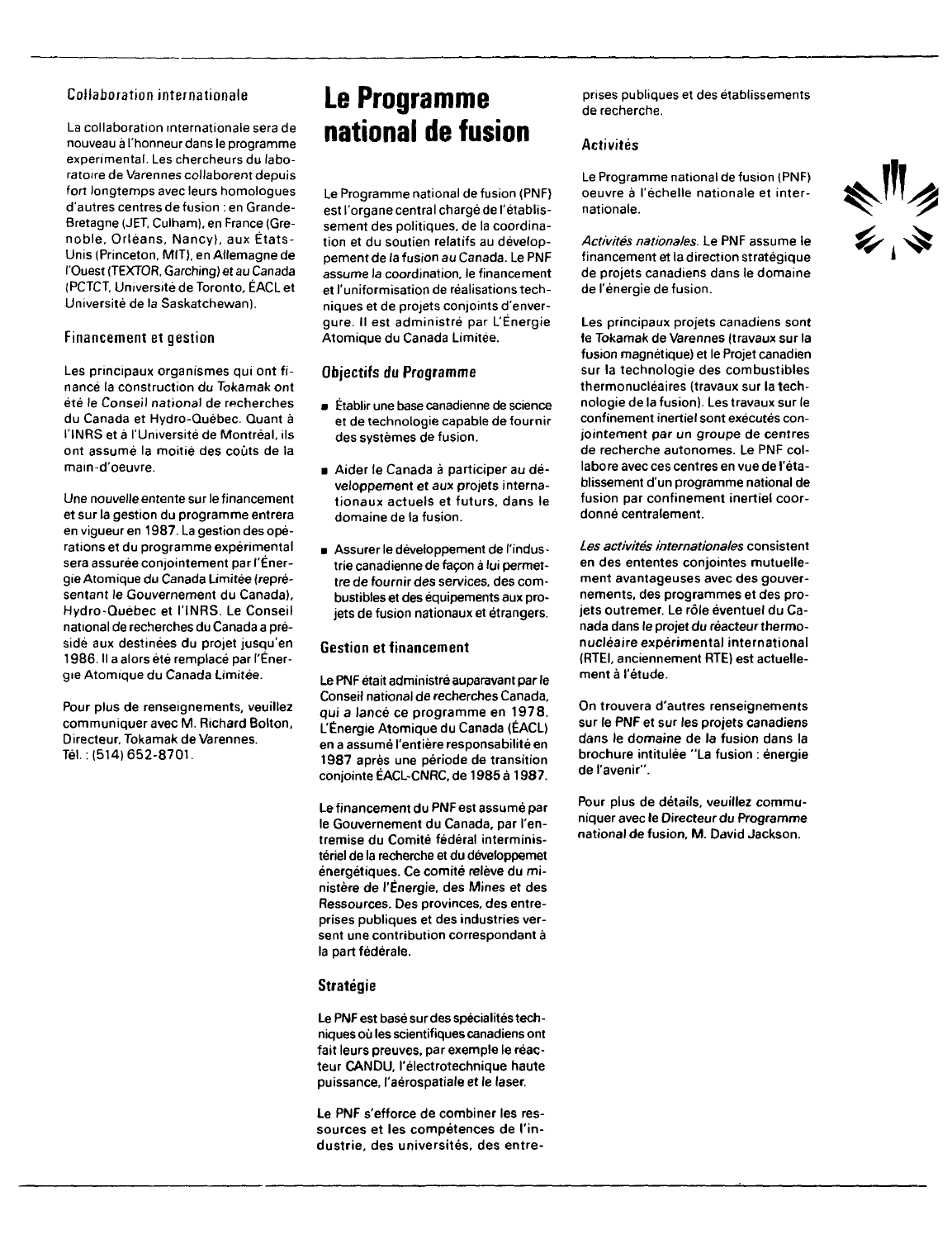# **Conférence internationale sur la technologie du tritium Brochure sur la fusion**

# Mai 1988 Toronto Canada

## Mémoires et inscriptions

Cette conférence est la troisième conférence sur la technologie du tritium relative aux utilisations de la fission, de la fusion et des isotopes. Les deux conférences antérieures avaient eu lieu à Dayton, en Ohio.

# Thèmes

Traitement du tritium, sécurité du tritium; mesure du tritium; propriétés et interactions des matériaux; systèmes au tritium; utilisations du tritium.

# Mémoires

Les personnes qui désirent présenter des mémoires (de 600 à 900 mots) à la conférence devraient les transmettre d'ici la date limite, le 15 octobre 1987,

# **Liste des contacts**

# **Programme national de fusion**

Programme national de fusion L'Énergie Atomique du Canada Limitée Laboratoires Nucléaires de Chalk River Chalk River (Ontario) Canada K0J1J0 Téléphone : (613) 584-3311

M. David Jackson Directeur - Programme national de fusion

M. Charles Daughney Directeur — Confinement magnétique Poste 3247

Poste 3175

M. William Holtslander Directeur - Programme international Poste 3241

M. Gilbert Phillips Direction — Combustibles thermonucléaires Poste 4321

Bureau du Programme Poste 3174

à M.W. Holtslander, coprésident du programme technique, par l'entremise du Programme national de fusion (voir la liste des contacts).

Renseignements sur l'inscription et sur la conférence ;

M me Carole Burnham, PCTCT (voir liste des contacts)

# Demandes de renseignements sur le programme technique

Veuillez communiquer avec M.W. Holtslander ou avec :

M. M.L. Rogers MRC-Mound, Miamisburg, Ohio 45342 U.S.A. (513)865-3081

# Fax:(613)589-2039

Télex .053-34555

# **Tokamak de Varennes**

M. Richard Bolton, Directeur Tokamak de Varennes IREQ C.P. 1000 Varennes (Québec) Canada JOL 2P0

Téléphone : (514) 652-8701

Fax:(514)652-8299

Télex : 05-267486

# **Projet canadien sur la technologie descombustiblesthermonucléaires**

M. D.P. Dautovich Directeur du PCTCT 2700 Lakeshore Road West Mississauga (Ontario) Canada L5J 1K3

Téléphone : (416) 823-0200

Télécopieur/Fax : (416) 823-2010

Télex : 06-982333

La brochure "La fusion : énergie de l'ave-' nir" est disponible gratuitement. Cette brochure explique l'énergie de fusion en termes simples et décrit le Programme national de fusion et ses principaux projets.

Pour en obtenir des exemplaires, veuillez écrire au Programme national de fusion, en indiquant sur l'enveloppe la mention "Brochure sur la fusion".

# **Travaux sur la fusion par confinement inertiel au Canada**

Les travaux sur la fusion par confinement inertiel au Canada ont débuté il y a plus de deux décennies. En 1987, cinq centres étudient ce domaine avec leurs propres lasers et de concert avec d'autres laboratoires de recherche.

Un rapport sur les travaux sur la fusion par confinement inertiel au Canada paraîtra dans le prochain numéro de FusionCanada.

# **Rédacteur de "FusionCanada"**

Robert Macphee, ing. 15 Carey Road Toronto (Ontario) Canada M4S 1N9

Téléphone ; (416) 484-8476

Fax:(416)484-8351

ou veuiller communiquer avec nous par l'entremise du Bureau du Programme national de fusion.

**This Bulletin is also available in English.**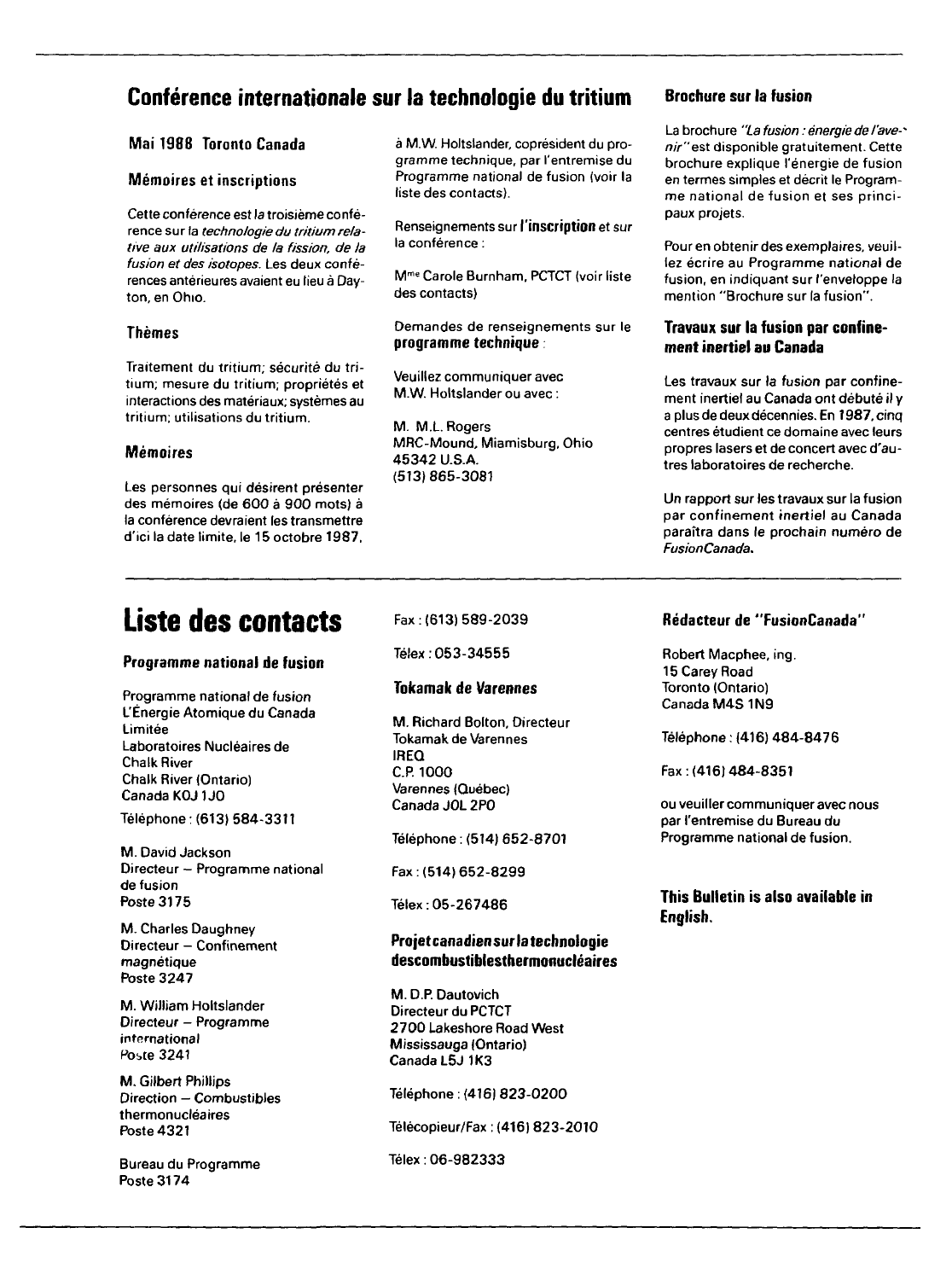# **Le bulletin "FusionCanada"**

# **est maintenant disponible**

"FusionCanada" est le nom de travail du Programme national de fusion du Canada. C'est également le nom du bulletin publié dans le cadre de ce programme pour donner un compte rendu des réalisations canadiennes dans le domaine de la fusion.

"FusionCanada" est publié gratuitement chaque trimestre, en français et en anglais, à l'intention des personnes qui s'intéressent à l'énergie de fusion.

Le Programme national de fusion vous invite à en faire la demande par écrit en indiquant sur l'enveloppe la mention "Bulletin FusionCanada" et en précisant dans quelle(s) langue(s) vous désirez le recevoir.

# **PCTCT**

# **Principaux éléments du programme**

**Le Projet canadien sur la technologie** des **thermocombustibles thermonucléaires (PCTCT) est basé sur l'élaboration et sur l'utilisation des combustibles thermonucléaires et des technologies connexes. C'est un projet d'envergure** dans **le domaine de la fusion au Canada.**

# **Dernières réalisation dans le cadre du projet**

- **Début du deuxième mandat quinquennal.**
- **Résultats des expériences d'irradiation des solides constituant la couche fertile du CRITIC-I**

# **Deuxième mandat quinquennal**

**Le deuxième mandat quinquennal** a **débuté le 1<sup>e</sup> ' avril 1987, en vertu d'une entente conjointe de financement et de gestion intervenue entre L'ÉACL et Ontario Hydro, l'entreprise d'électricité de l'Ontario.**

**L'orientation technologique choisie initialement pour le premier mandat du PCTCT était basée sur l'analyse des besoins mondiaux en fusion pour les systèmes au tritium, pour les systèmes d'alimentation en combustible et pour les technologies connexes. L'orientation**

technologique du second mandat est semblable à celle du premier, car elle s'est révélée appropriée pour les réalisations dans le domaine de la fusion à l'échelle mondiale et pour les secteurs technologiques particuliers au Canada. Au cours des cinq dernières années, on a accordé de plus en plus d'importance à l'application et au transfert à l'industrie des technologies élaborées dans le cadre des programmes du PCTCT. Les activités et les travaux de gestion du PTCTT reflètent cette insistance sur les applications technologiques et sur la participation de l'industrie.

Les programmes de travaux actuels du PCTCT portent sur les trois thèmes suivants : les systèmes de fusion, l'entretien et l'exploitation des installations de fusion et les applications de la technologie de **la fusion.**

# **Expérience CRITIC-I relative aux matériaux dont sont constituées les couches fertiles**

**Les chercheurs du CRITIC ont obtenu de nouvelles données sur la libération du tritium dans les céramiques utilisées pour constituer la couche fertile. Le CRI-TIC est une expérience à long terme portant sur un réacteur à fission qui irradie les solides utilisables dans un surrégénérateur. Le CRITIC irradie actuellement les échantillons d'oxyde de lithium (Li2O) préparés par l'Argonne National Laboratory. Les essais effectuésjusqu'ici ont permis de mesurer la libération de tritium dans les céramiques à des températures pouvant atteindre 860°C. Le dispositif d'essai utilisé comporte une capsule installée dans le réacteur; le tritium produit est retiré pour des mesures en direct à l'aide d'un gaz de purge circulant dans un circuit ouvert.**

**Ce programme est réalisé aux Laboratoires Nucléaires de Chalk River, aux termes d'un contrat de recherche du PCTCT cofinancé par L'Énergie Atomique du Canada Limitée.**

**Lors des premiers essais poussés effectués à une température de 5O0°C, on a mesuré le tritium libéré dans l'oxyde de tritium à 80 %-•5 % (seuil de fiabilité de 95 %) sous forme élémentaire (HT) et à 20 % sous forme d'oxyde (HTO). La production de tritium dans l'échantillon est de cinq Curies par jour, soit environ dix fois plus que lors des essais antérieurs des matériaux utilisés pour constituer la couche fertile. On effectue également des essais en utilisant comme seul gaz de purge de l'hélium ultra-pur.**



**La capsule CRITIC contenant les instruments est insérée dans le réacteur à fission NRU aux LNCR.**

**Les récents travaux révèlent que les taux de libération de tritium dans les nouveaux échantillons de céramique dépendent des effets de surface. Après un conditionnement à haute température, la libération de tritium semble dépendre des caractéristiques de diffusion globale de l'échantillon.**

**Ces travaux permettent d'obtenir une foule d'autres renseignements, y compris des mesures de la conductivité thermique à haute température, des taux de diffusion et de désorption du tritium dans les céramiques, ainsi que des taux de permeation du tritium dans les matériaux entrant dans la composition de la capsule.**

**Pour plus de renseignements, veuillez vous adresser à M. Ian Hastings des Laboratoires de Chalk River ou à M. Paul Gierszewski du PCTCT (voir liste des contacts).**